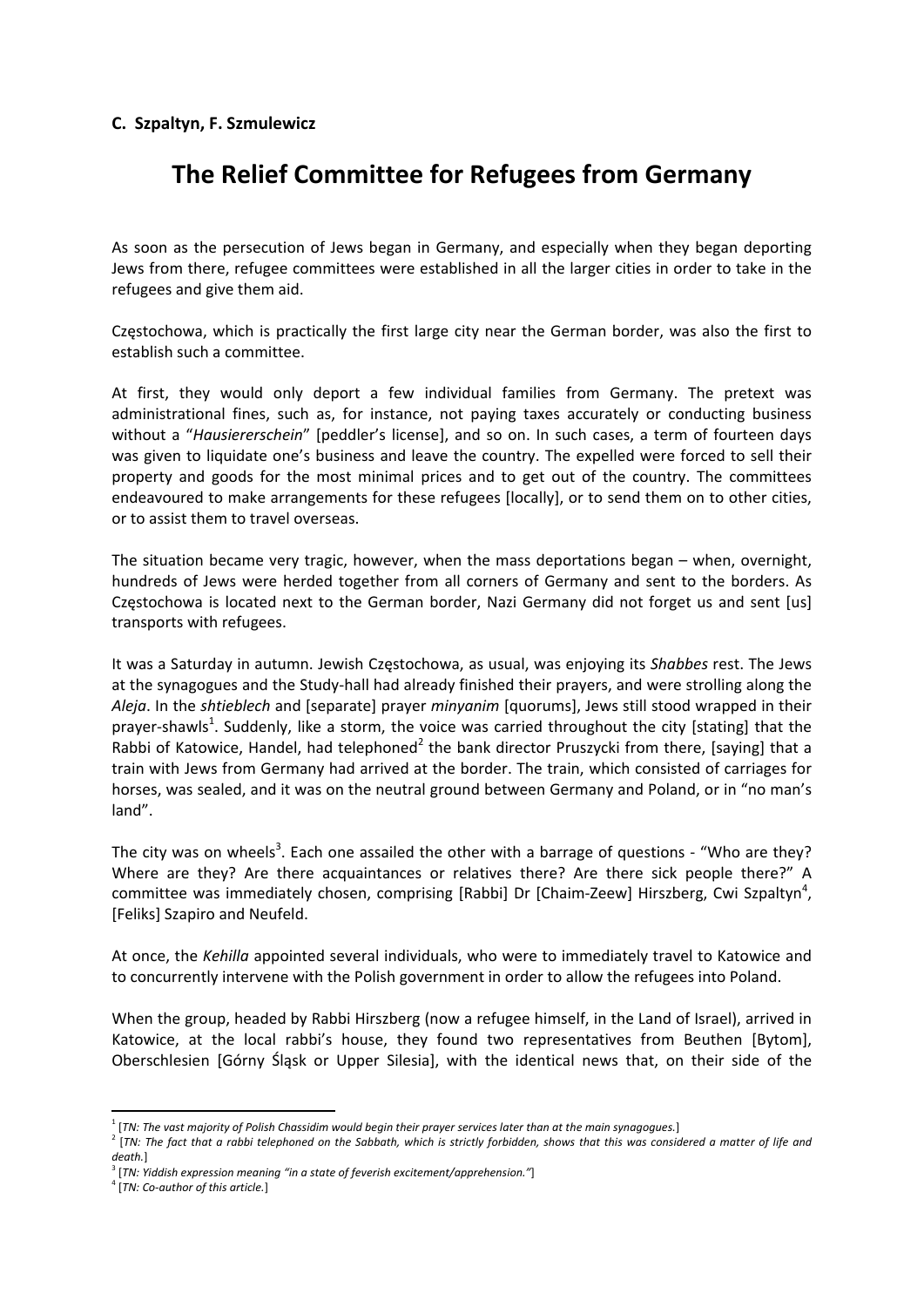border, there was also a train with Jews in the very same situation. As it turned out, there were Jewish transports of this type all along the entire length of the German border.

Meanwhile, all these "transports" stood in no man's land, and no one could come into contact with them. The local authorities argued that they could not take them in without orders from Warsaw. The telegraphic intercession with the Polish government in Warsaw took an entire day. As night fell, the situation remained the same.

The representatives from Częstochowa and Katowice gathered at the border, awaiting an answer from the Polish government. Each minute was [like] a year of suffering and torment. Eventually, news came to the effect that the Polish government permitted the letting in of the refugees and taking them to the nearby border‐cities.

The sealed doors of the carriages were opened and people began falling one on top of the other. The laments and screams of the hapless ones were heartrending. We stood as if petrified, not knowing where to start. Appearing before our eyes were women in their nightclothes, men in pyjamas and slippers, and men in black coats - straight from an orchestra. The children [were] naked and barefoot. People did not know one another. All these people had been herded together ‐ some from their houses, bedrooms and beds, some from the streets and others from theatres, restaurants and other premises. This happened simultaneously in various cities in Germany. The arrested Jews were packed into the horse‐carriages e*n masse* and sent away to different borders. They separated wives from their husbands, children from their parents [and] brothers from sisters. One did not know where the other had ended up.

After the people had regained their composure to some extent, we went with a transport of 600 Jews into Katowice, where the refugees were registered. Communal premises had been prepared in advance as a night‐camp and each one was given something to eat. The most difficult task was soothing their agitated spirits, but this did not come easily. Everyone groaned and wept over their own personal troubles - "Where is my husband? Where is my wife? Where are my children?" Exhausted and shattered, they [finally] fell asleep one after the other.

In the midst of this tragedy, there were also comical moments.

In one of the corridors, a young man, in his twenties, was wandering about among the sleeping refugees wearing a coat and muttering something to himself. To our inquiry, as to why he was not sleeping, he replied that he had no "*Zahnbürste*" <sup>5</sup> [toothbrush] and did not know what to do. We provided him with a toothbrush and he went to sleep.

The following day, the question of what [to do] next presented itself before us. What would happen when, today or tomorrow, another such transport arrived? We therefore decided to take all the refugees to Częstochowa, in order that Katowice should be vacant in the eventuality of another transport. The decision was transmitted to the Częstochowa *Kehilla* and, soon, vehicles arrived which transported us to Częstochowa.

Częstochowa already had food and a night‐camp in readiness. The entire Jewish populace took part in the relief work. The younger gathered sacks of hay for sleeping, the older - food and clothing. Women sewed linen, [and] a kitchen was organised ‐ the women cooked and the men served.

The *Kehilla* registered the refugees and contacted other cities and, over the course of time, many separated families were successfully reunited.

<sup>5</sup> [*TN: In German in the original, which sounds quite different from the Yiddish "tzain‐bershte'le."*]